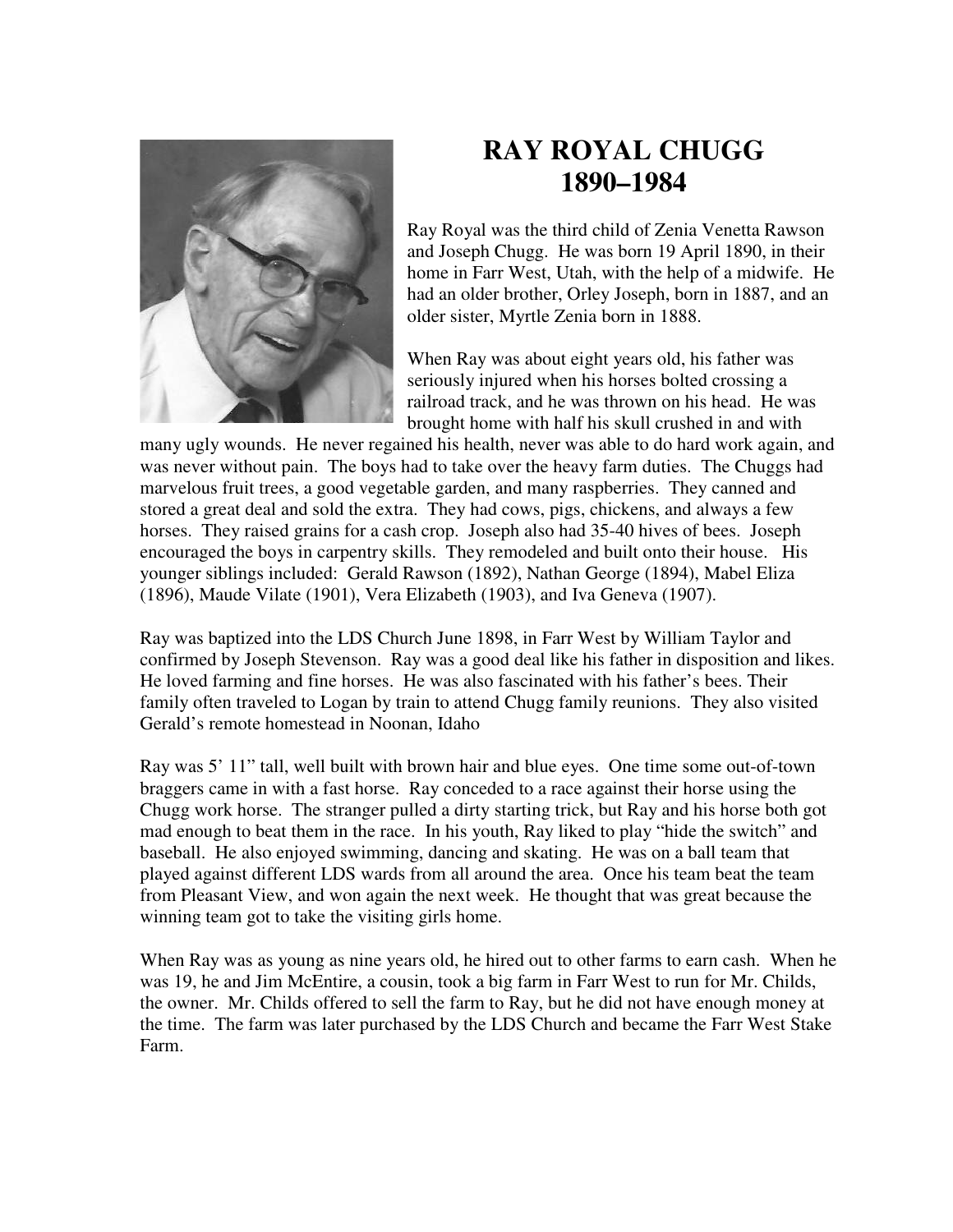Ray worked in Ogden Canyon where they were blasting and drilling rock by hand. He would get up before daylight and drive a dump wagon there. One time it was so cold, the wind was blowing, and he froze one side of his face. He went to the stream and laid his frozen face in the water to draw out the frostbite. When drilling, he was very careful not to let any loose rock get into the hole to throw the drill off. One of the leaders was so impressed with the straight six foot hole he and another young man were able to drill that the man went back up the canyon and bragged about their work to the old time drillers. Sometimes workers would eat their lunch sitting on a box of powder. One day someone commented about what might happen if the powder keg exploded. At that thought, they got up and went about a half a block up the canyon to finish their lunch. Shortly thereafter they heard a loud bang when the keg did explode, and it left a huge hole right where they had been. Ray's uncle who was a foreman on the job asked Ray if he could put handles in the drills. This meant Ray could work in the shop where it was warmer so he said that he could do it. This was hard to do without breaking the handles, and he considered this the worst job he ever had.

Ray spent one summer working for the government drilling wells for water. They drilled about 12 wells, but only about four of the wells were good. During his life time, Ray learned the art of "water witching." He had the ability to hold a forked willow in his hands as he walked over a section of ground, and he could find the exact spot where the farmer could drill or dig a well to get water. He located a number of successful wells in Harrisville and other areas.

Ray served an LDS mission in the Eastern States. The missionaries were very dependant on the hospitality of the people for meals and lodging. When he returned from his mission 24 December 1912, he attended Weber Academy and lived in the Monarch Building. There was a dance coming up at the Academy. One day Ray was walking up the hill with his friend Marty who asked him who he was taking to the dance. Ray saw Esther Taylor walking with some friends just ahead of them and he told Marty, "There's one right there. I'm going to try her." "Oh," Marty said, "you have got nerve!" Ray walked up and asked Esther to go with him and that was the beginning of their courtship.

Esther's parents, Flora Bingham and Levi James Taylor, went with Ray and Esther to Salt Lake City the day before their marriage. They all stayed over night with Esther's sister Florence. The next day on 24 December 1913, Ray and Esther were married in the Salt Lake Temple by President Madson. After their marriage, Esther and Ray rented a home in Ogden in the area of the  $4<sup>th</sup>$  LDS Ward.

On the morning of 12 March 1915, a baby boy was born to them. The baby was blessed the next day and given the name of Austin Ray. The baby died the same day at 3:00 p.m. A short funeral service was held 14 March 1915, and the baby was buried in the Ogden City cemetery. Eleven months later on Valentines Day, 14 February 1916, their second child was born, Flora Vynetta.

Ray's brother, Gerald, homesteaded a place in Noonan Idaho. It was wild and remote and he returned to Farr West from the homestead for the winter. Gerald went to work in a sugar beat factory in the winter of 1917 where he caught a cold that quickly turned into pneumonia,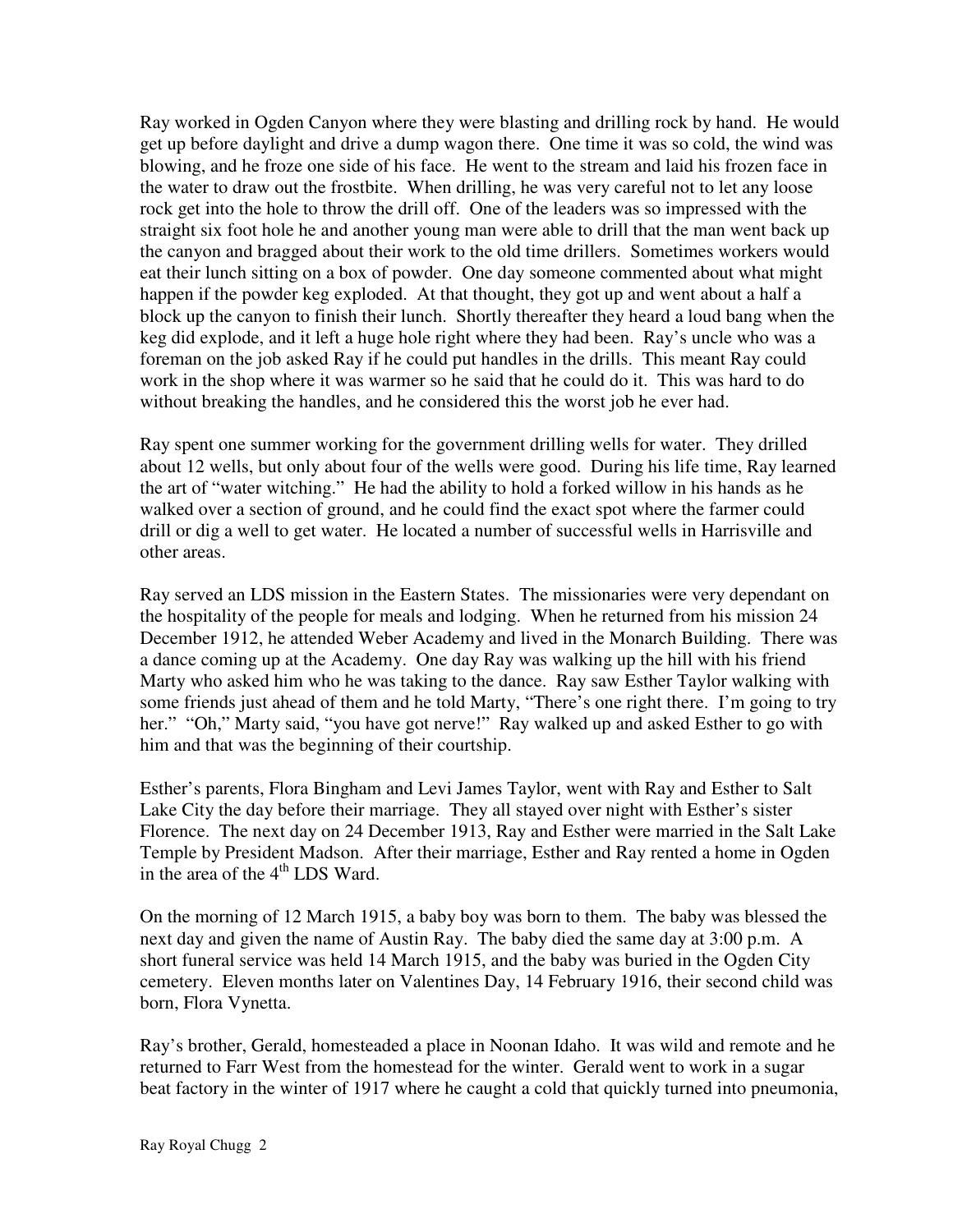and he died 4 June 1917, at age 24. Ray and Esther tried to complete Gerald's homestead. They worked hard for about seven years to establish the land which included two hundred acres. Ray cleared 35 acres and recalled it was hard work "with his three big horses jerking brush, ripping it out and burning it" to clear the land. He tried to raise grain, but the place was so remote that he had a hard time getting the threshers to come because it was such a small job. According to Ray, "It was the best land in the world, the best land I had ever seen. I would take posts and sharpen off one end of them and load them in the front of the wagon. I would stand in the back of the wagon and drive those posts in…Oh, I raised some of the prettiest potatoes you have ever seen." One year Ray was able to raise some beautiful strawberries which he took to Montpellier to sell. Esther and Ray came back to Harrisville each winter. They stayed in the original single story adobe portion of Esther's parent's home built in 1871 (1174 North Harrisville Road).

Ray's father, Joseph Chugg, died 9 September 1919. In 1920, Esther and Ray had a daughter, Myrtle, and a son in 1922, they named Raymond Joseph. About the time their daughter, Lucille was born in1924, they left the homestead in Idaho for good, and returned to farming in Weber County. LouJean was born in 1926. Ray built a new house (1139 North Harrisville Road) and moved his family into the home the first part of May 1929. Ray had learned carpentry over the years, which served him well when he was hired as a government carpenter at the Arsenal in Clearfield. He worked there until he retired.

In addition to the farm in Harrisville, Ray worked hard scraping and leveling 32 acres of land he owned in west Pleasant View. He mainly raised hay on the land and sometimes kept beef. He hired the neighborhood boys to help haul the hay from Pleasant View to his barn in Harrisville. They liked to work for Ray because he paid them by the hour, and he drove the tractor so slowly to and from the field that the boys could jump off the trailer, grab a handful of rocks, and jump back on the trailer again and use the rocks to throw at objects on the side of the road.

Ray spent time working with his children and as he did, he talked with them and taught them. He also spent time playing with them. His daughter Flora wrote a Father's Day letter to him in June 1941, thanking him for the many happy evenings he spent playing cards or checkers or other games with her. She said this kept her evenings as a teenager from being "long and tiresome."

Their oldest daughter Flora married Leonard Edwards in the Salt Lake LDS Temple 23 April 1935, they moved to Willard to live. They had two sons, Ralph Leonard (1938) and Lynn Wayne (June 1941). Flora became ill after giving birth to Lynn. Because of the condition of her health, she and the boys stayed with Ray and Esther while Leonard continued to live in Willard and work. After spending the day of 8 January 1942 together, Leonard returned Flora to her parent's home, but she wandered away instead of going into the house. Her frozen body was not found until March when the snow melted. After her death, Esther and Ray raised Ralph and Lynn along with their own children.

Ray eventually sold the property in Pleasant View for \$1,200 per acre, a good price at the time and it became a mobile home park. Their son Raymond preceded his parents in death 29 August 1980, when he suffered a heart attack in Jerome Idaho. Esther and Ray lived to